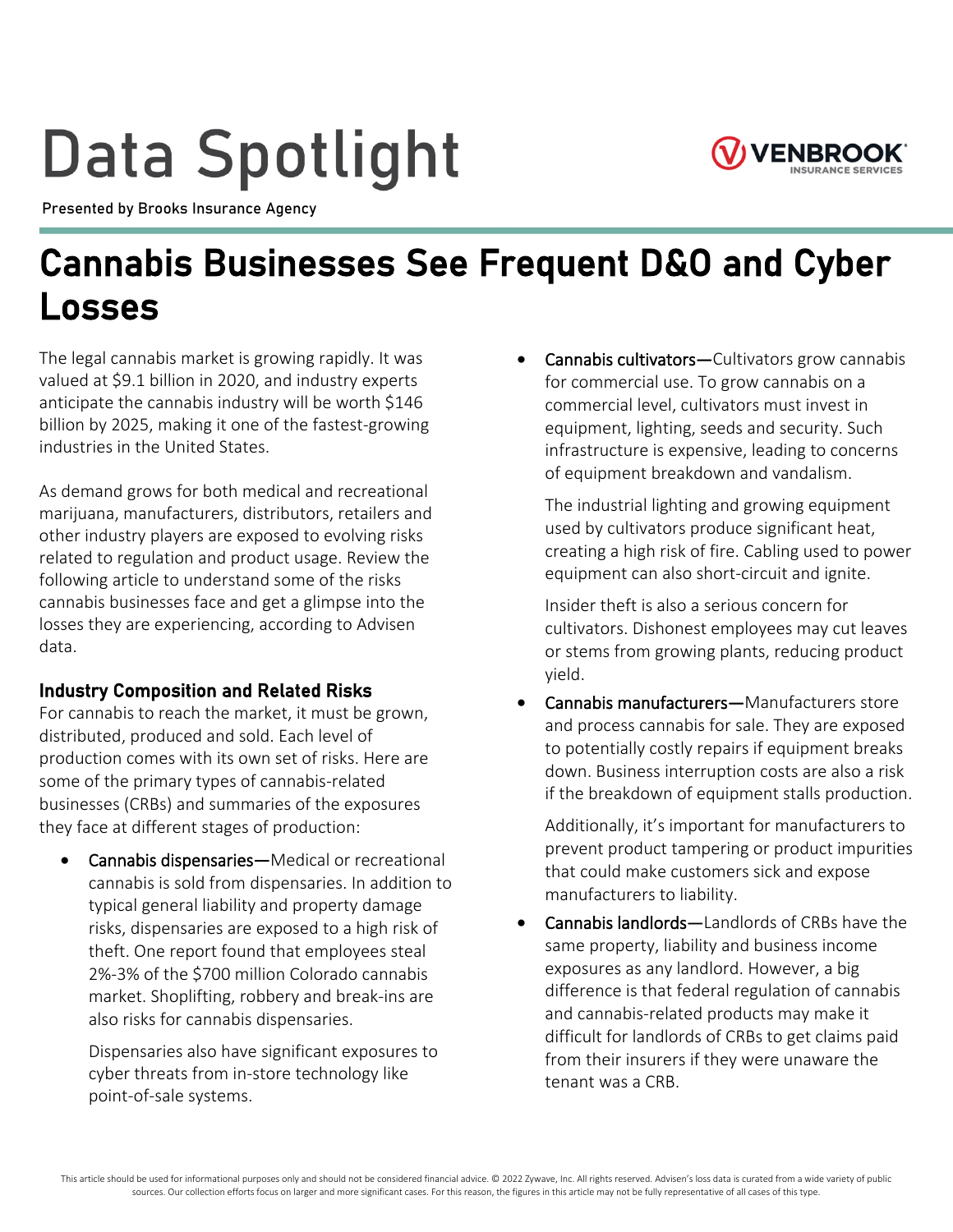- **Cannabis laboratories—**Testing laboratories determine the level of THC in cannabis products and the levels of mold, pesticides and pests. These laboratories are at risk for errors and omission lawsuits as well as product liability and property exposures.
- **Cannabis delivery businesses—**Delivery businesses may be held responsible for damage to vehicles, injuries and medical bills in the event of an automobile accident.
- **Cannabis physicians—**Physicians that prescribe non-FDA medications, such as cannabis, typically won't be covered by insurers. This opens them up to errors and omissions lawsuits as well as allegations of negligence and malpractice if a patient has unwanted side effects from cannabis.

While these risks are specific to certain aspects of cannabis production, other exposures provide challenges throughout the industry.

#### **Advisen Data**

Given the rapid changes that have taken place in the cannabis industry, many cannabis-related losses are still in litigation or have yet to be collected by Advisen. While Advisen data contains over 400 of these losses, the database focuses primarily on large and significant losses. Therefore, these statistics may not be fully representative of the threat landscape faced by CRBs.

Here are the most frequent types of losses at CRBs, according to Advisen data:



Directors and officers (D&O) is the most frequent line of business to have cannabis-related losses at 36%, followed by cyber at 19%.

#### **D&O Losses at CRBs**

CRBs are particularly vulnerable to D&O lawsuits due to a lack of established standards regarding cannabis products and regulatory uncertainty over the legality of cannabis. These uncertainties may cause a CRB's stock value to decline (if the business is a public company), resulting in shareholder lawsuits alleging directors and officers failed to properly navigate regulatory obstacles or made misleading statements about a product's clinical trial results.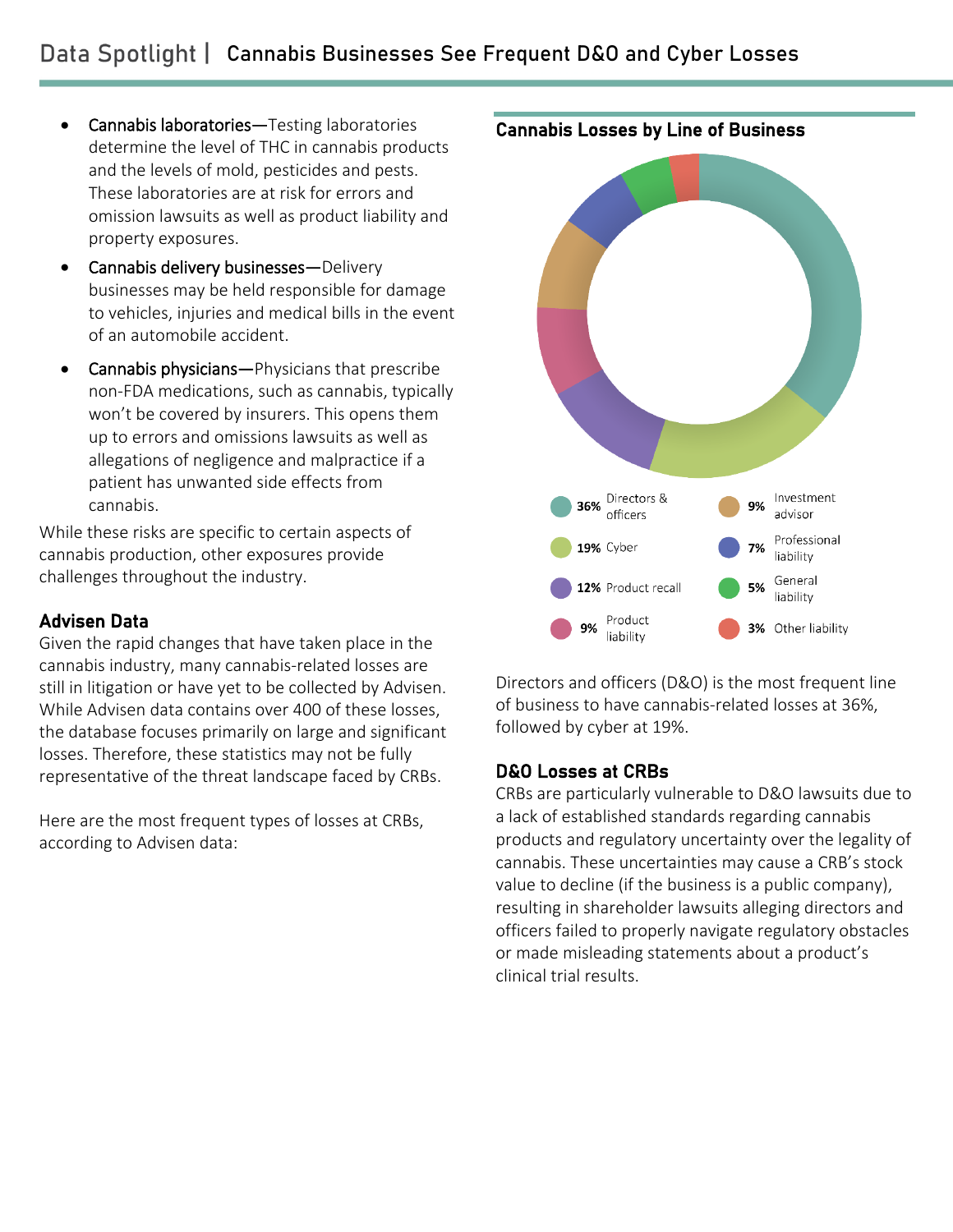

Securities class action is one of the most common types of D&O losses at CRBs. Capital regulatory action and derivative shareholder action are also common loss causes.



**Cyber Losses at CRBs**

majority of CRBs' cyber losses at 69%. Such infractions include any event in which information is shared with unauthorized parties. Malicious data breaches account for 15% of cyber losses, and unintentional disclosure accounts for 10%.



When a cyber loss occurs at a CRB, Advisen data shows personal identifiable information (e.g., name, address, Social Security number, etc.) is the most frequently targeted. Personal health information and personal financial information were targeted less frequently.

#### **Regulatory Risks**

Some form of medical or recreational cannabis is legal in most states. But at the federal level, cannabis remains a Schedule 1 drug, which is illegal to produce and distribute. The inconsistencies between state and federal laws often create problems for CRBs because of the following reasons:

- **Lack of insurance options—**Many traditional standard market insurers have avoided writing policies for CRBs due to the fact that cannabis remains illegal at the federal level. As a result, CRBs have often had to obtain coverage in the excess and surplus marketplace at a high cost and with less comprehensive policy terms and conditions. For some, the inability to procure proper and affordable insurance has made starting and operating a new cannabis business too risky or expensive.
- **Banking restrictions—**Cannabis businesses operating with state legality also often face difficulties accessing traditional banking and financial services due to the illegality of cannabis at the federal level. According to the National Association of Insurance Commissioners, 70% of CRBs operate as cashonly businesses and have no formal relationship